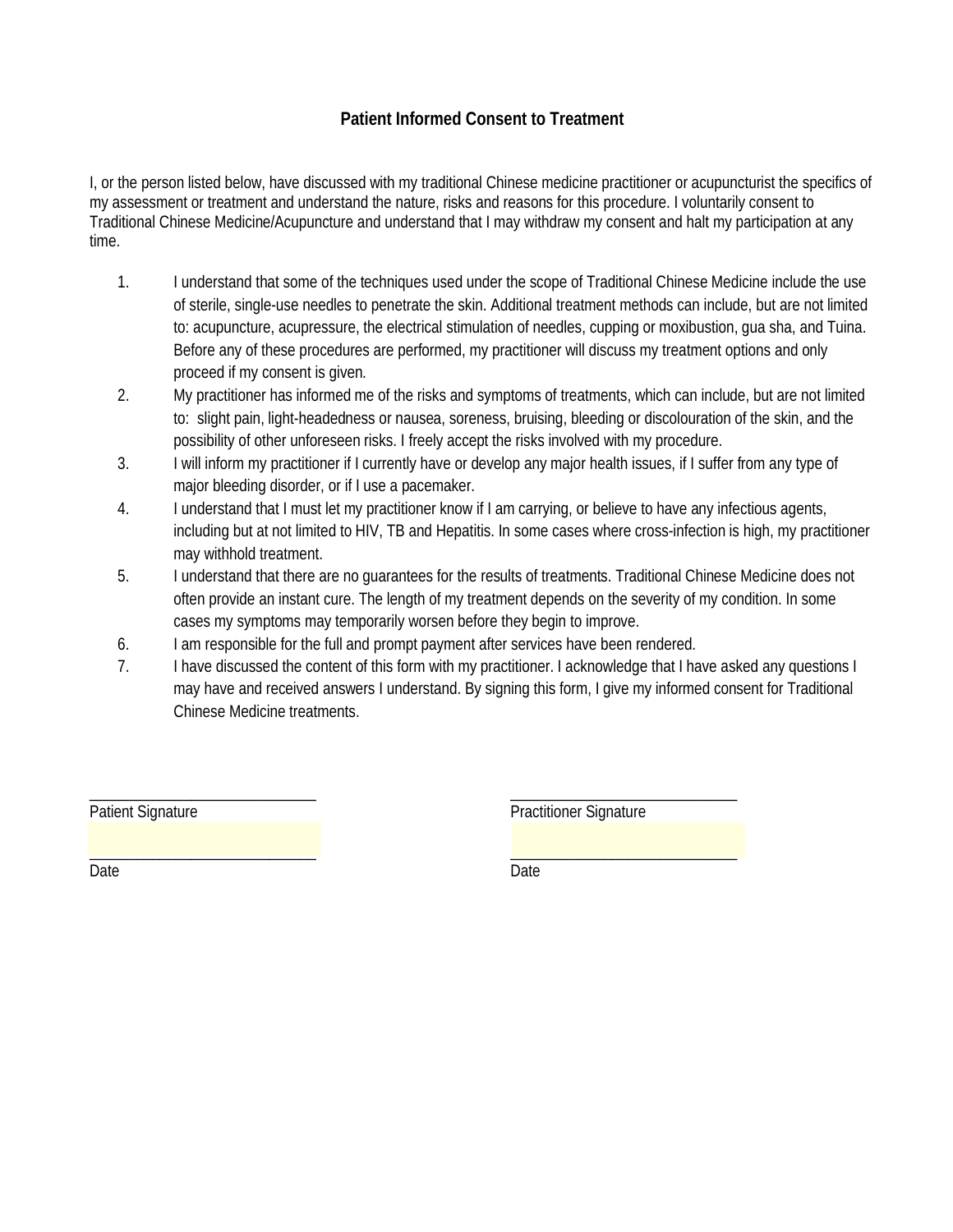# **Patient Health Summary**

| <b>Patient Information</b>                                                                                                                                                                                                                  |                             |                              |  |  |  |
|---------------------------------------------------------------------------------------------------------------------------------------------------------------------------------------------------------------------------------------------|-----------------------------|------------------------------|--|--|--|
| First Name:                                                                                                                                                                                                                                 | Last Name:                  | Middle Name:                 |  |  |  |
| Telephone (Home/Mobile):                                                                                                                                                                                                                    | Telephone (Business):       |                              |  |  |  |
| Home/Street Address:<br>Apt #:                                                                                                                                                                                                              |                             | Date of Birth:<br>(DD/MM/YY) |  |  |  |
| City:<br>Province:                                                                                                                                                                                                                          | Postal Code:                | <b>Marital Status:</b>       |  |  |  |
| Occupation:                                                                                                                                                                                                                                 | Email:                      |                              |  |  |  |
| <b>Family Contact Information</b>                                                                                                                                                                                                           | First name:                 | Last name:                   |  |  |  |
| Relationship to Patient:                                                                                                                                                                                                                    | Phone Number:               | Mobile Number:               |  |  |  |
| <b>Emergency Contact information</b><br>(If different individual from above)                                                                                                                                                                | First name:                 | <b>Last Name:</b>            |  |  |  |
| <b>Relationship to Patient:</b>                                                                                                                                                                                                             | <b>Phone Number:</b>        | <b>Mobile Number:</b>        |  |  |  |
| <b>Family Doctor Name:</b>                                                                                                                                                                                                                  |                             |                              |  |  |  |
| <b>Clinic Address:</b>                                                                                                                                                                                                                      |                             |                              |  |  |  |
| <b>Clinic Phone:</b>                                                                                                                                                                                                                        | <b>Clinic Email:</b>        |                              |  |  |  |
|                                                                                                                                                                                                                                             | <b>Past Medical History</b> |                              |  |  |  |
| Please list any relevant past medical history including any hospitalizations, surgeries, prior injuries, or any past medical conditions<br>etc. Be sure to include any previous family medical conditions or diseases that may be relevant. |                             |                              |  |  |  |
| Ongoing Health Conditions/ Allergies/Drug Reactions/ Risk Factors/Long Term Treatment                                                                                                                                                       |                             |                              |  |  |  |
| Please list any ongoing health conditions, allergies, drug reactions, and long term treatments that may be relevant. If you are<br>currently taking any prescription medications, please include them.                                      |                             |                              |  |  |  |